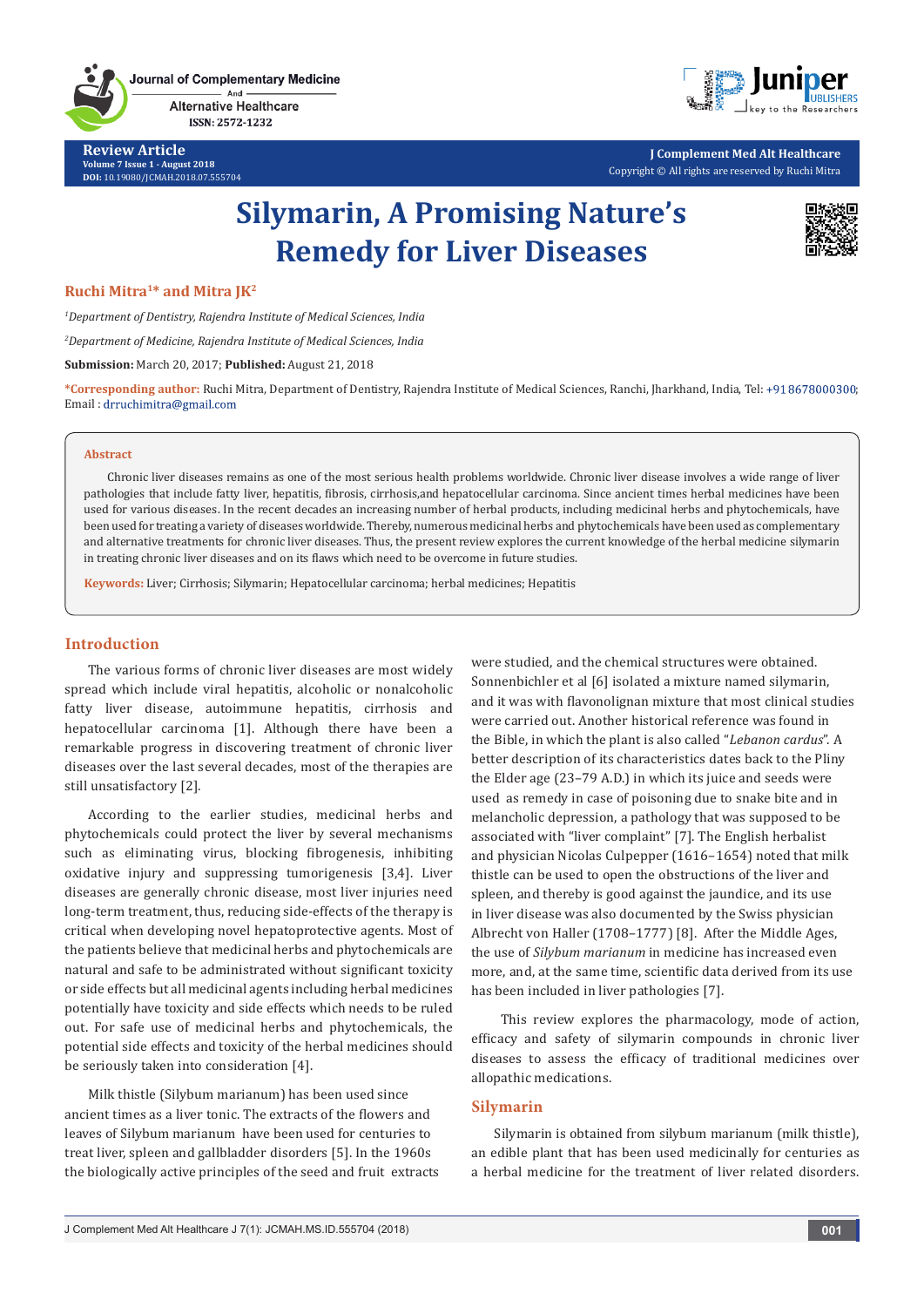The plant is native to the Mediterranean andis widely found in Europe and North America [9]. It also grows in India, China, South America and Australia. This herb is approved for sale in Canada in different products and gains an annual business of 180 million in Germany [1].

Silymarin is a polyphenolic flavonoid, extracted using 95% ethanol, from the seeds of the milk thistle. The plant consists of approximately 70-80% of silymarin flavonolignans and approximately 20-30% undefined fraction. The most prevalent component is Silybin (50-60% of Silymarin). It consists of seven flavonoglignans (silibinin, isosilibinin, silychristin, isosilychristin and silydianin) and a flavonoid (taxifolin) [10].

## **Pharmakokinetics**

Silymarin is insoluble in water and is often administered in a capsulated form [1,11]. It is absorbed orally, with peak plasma concentration in 6-8 hr. But, the oral absorption of silymarin is only about 23-47% leading to low bioavailability. The poor water solubility and bioavailability led to the development of enhanced formulations like silipide (Siliphos) a complex of silymarin and phosphatidylcholine which is ten times more bioavailable.

## **Mechanism of action**

Silymarin's hepatoprotective effects are accomplished by several mechanisms which include antioxidant, inhibition of lipid peroxidation, enhanced hepatocyte regeneration, enhanced liver detoxification and protection from glutathione depletion, antiinlammatory effects including inhibition of leukotriene, prostaglandin synthesis and kupffer cells, mast cell stabilization. slowing of fibrosis by reducing conversion of hepatic stellate cells.

## **Adverse Effects**

Silymarin has very low toxicity and has been shown a good safety profile. At high doses it has a laxative effect due to increased bile secretion, adverse effects related to GI tract were reported in 2-10% patients in a clinical trial [12].

## **Literature Review**

Velussi et al. [13] conducted a trial in 60 cirrhotic diabetic. Patients were randomly assigned to receive silymarin 600 mg/ day or no silymarin for 12 months, with both the groups receiving standard therapy. The baseline features were similar in both the groups. Silymarin treatment produced a significant reduction in daily and fasting blood glucose, daily glucosuria, glycosylated haemoglobin values, malondialdehyde values and a drop in insulin requirement and fasting insulinaemia. In contrast, the status of untreated patients declined during the trial. The authors concluded that silymarin may reduce the lipoperoxidation of cell membrane and insulin resistance, by significantly decreasing endogenous insulin overproduction and the need for exogenous insulin administration. Silymarin is reported to have a very good safety profile 5. Both animal and human studies showed that silymarin is non toxic even when given at high doses (>1500 mg/

day). However, a laxative effect is noted at these doses may be due to increased bile secretionand bile flow [14].

A randomized double blind multicenter study was conducted to study the effect of silymarin in alcoholics with liver cirrhosis with respect to their survival, clinical and laboratory changes [15]. comparing 450 mg/day in three divided doses (n=103) with placebo (n=97), enrolled 200 alcoholics with histologically or laparoscopically proven liver cirrhosis. They concluded that the survival was similar in patients receiving silymarin or placebo and was not influenced by the gender, the persistence of alcohol intake, the severity of liver dysfunction or by the presence of alcoholic hepatitis in the liver biopsy.

## **Conclusion**

Silymarin is a nature's essence which is now widely being used for liver cirrhosis, hepatitis other diseases like mushroom poisoning, cancer therapy, antiageing, cardiopulmonary problems and various skin disorders. The excellent hepatoprotective properties of silymarin besides its immunomodulatory, antioxidant and anti-inflammatory activities as evident from previous literature makes it a promising drug of today. However, further studies related to the possible synergistic activity or be it the therapeutic activity need to be carefully ruled out for establishing the remedial efficacy of the herbal product.

## **References**

- 1. [Vong S, Bell BP \(2004\) Chronic liver disease mortality in the united](https://www.ncbi.nlm.nih.gov/pubmed/14768001)  [states, 1990–1998. Hepatology 39\(2\): 476–483.](https://www.ncbi.nlm.nih.gov/pubmed/14768001)
- 2. [Wang BE \(2000\) Treatment of chronic liver diseases with traditional](https://www.ncbi.nlm.nih.gov/pubmed/10921385)  [chinese medicine. J Gastroenterol. Hepatol 15: E67–E70.](https://www.ncbi.nlm.nih.gov/pubmed/10921385)
- 3. [Dhiman A, Nanda A, Ahmad S \(2012\) A recent update in research on](https://www.ncbi.nlm.nih.gov/pubmed/22313878)  [the antihepatotoxic potential of medicinal plants. J Chin Integr Med](https://www.ncbi.nlm.nih.gov/pubmed/22313878)  [10\(2\): 117–127.](https://www.ncbi.nlm.nih.gov/pubmed/22313878)
- 4. [Del Prete A, Scalera A, Iadevaia MD, Miranda A, Zulli C \(2012\) Herbal](https://www.hindawi.com/journals/ecam/2012/837939/)  [products: Benefits, limits, and applications in chronic liver disease.](https://www.hindawi.com/journals/ecam/2012/837939/)  [Evid Based Complement. Altern Med, pp.19.](https://www.hindawi.com/journals/ecam/2012/837939/)
- 5. [Rainone F \(2005\) Milk thistle. Am Family Phys 72\(7\): 1285-1288.](https://www.ncbi.nlm.nih.gov/pubmed/16225032)
- 6. [Sonnenbichler J, Scalera F, Sonnenbichler I \(1999\) Stimulatory effects](https://www.ncbi.nlm.nih.gov/pubmed/10454517)  [of silibinin and silicristin from the milk thistle Silybum marianum on](https://www.ncbi.nlm.nih.gov/pubmed/10454517)  [kidney cells. J Pharmacol Exp Ther 290\(3\): 1375-1383.](https://www.ncbi.nlm.nih.gov/pubmed/10454517)
- 7. [Schadewaldt H \(1969\) The history of Silymarin. Contribution to the](https://www.ncbi.nlm.nih.gov/pubmed/5784380)  [history of liver therapy. Die Med. Welt 20\(15\): 902–914.](https://www.ncbi.nlm.nih.gov/pubmed/5784380)
- 8. Der Marderosian A (2003) Milk Thistle. Review of Natural Products. Fact and Comparisons. St Louis, MO: Facts and Comparisons Publishers.
- 9. [Luper S \(1998\) A review of plants used in the treatment of liver disease.](https://www.ncbi.nlm.nih.gov/pubmed/9855566)  [Part 1. Altern Med Rev 3\(6\): 410-421.](https://www.ncbi.nlm.nih.gov/pubmed/9855566)
- 10. [Kim NC, Graf TN, Sparacino CM, Wani MC, Wall ME \(2003\) Complete](https://www.ncbi.nlm.nih.gov/pubmed/12926355)  [isolation and characterization of silybins and isosilybins from milk](https://www.ncbi.nlm.nih.gov/pubmed/12926355)  [thistle \(Silybum marianum\). Org Biomol Chem 1\(10\): 1684–1689.](https://www.ncbi.nlm.nih.gov/pubmed/12926355)
- 11. [Kidd P, Head K \(2005\) A review of the bioavailability and clinical](https://www.ncbi.nlm.nih.gov/pubmed/16164374)  [efficacy of milk thistle phytosome: A silybin- phosphatidyl complex.](https://www.ncbi.nlm.nih.gov/pubmed/16164374)  [Altern Med Rev 10\(3\): 193-203.](https://www.ncbi.nlm.nih.gov/pubmed/16164374)
- 12. [Bosisio E, Benelli C, Pirola O \(1992\) Effect of the favanolignans of](https://www.ncbi.nlm.nih.gov/pubmed/1635893)  [Silybum marianum L on lipid peroxidation in rat liver microsomes and](https://www.ncbi.nlm.nih.gov/pubmed/1635893)  [freshly isolated hepatocytes. Pharmacol Res 25\(2\): 147-154.](https://www.ncbi.nlm.nih.gov/pubmed/1635893)